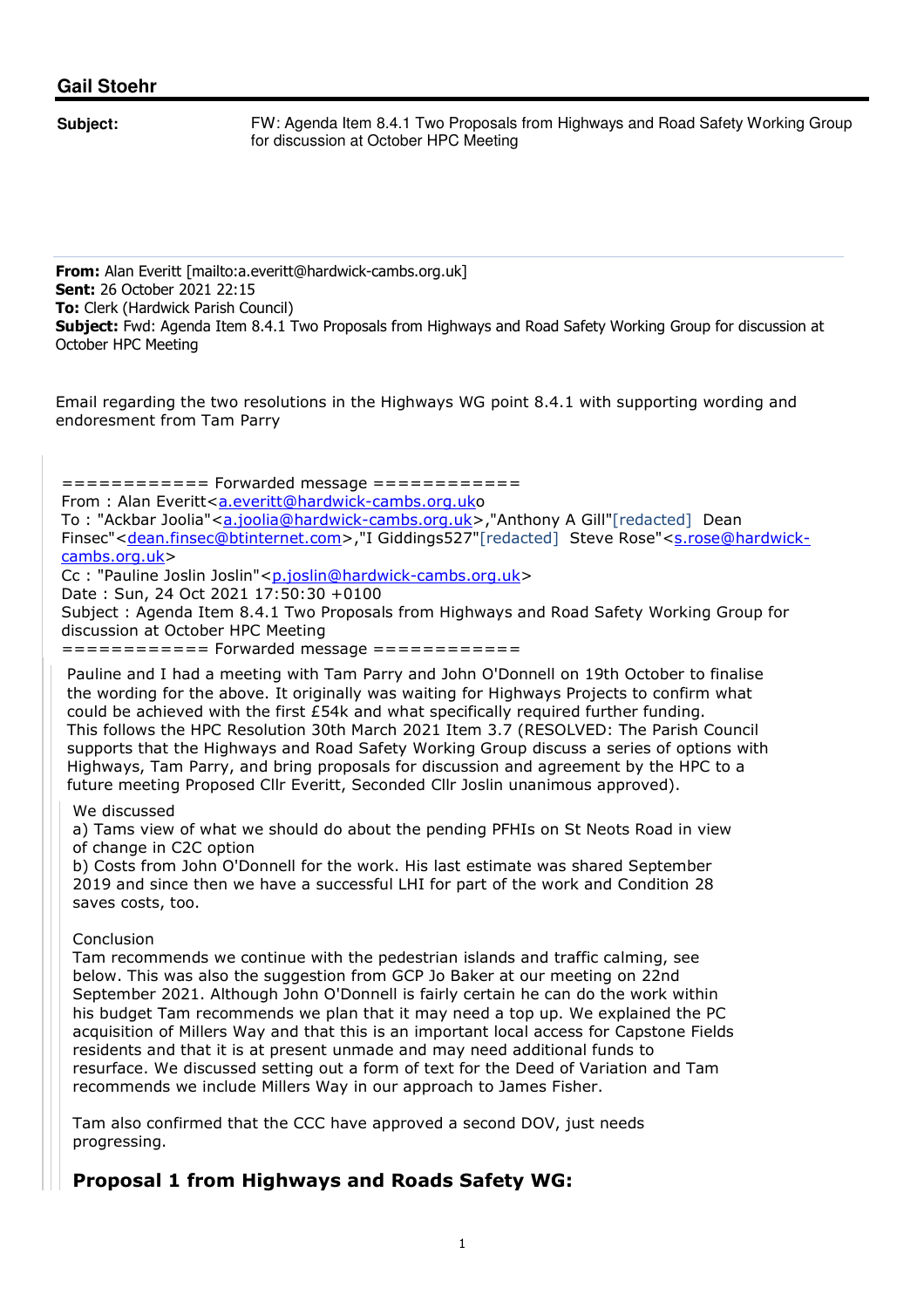That HPC agree Highways proceed with the pedestrian islands and traffic calming PFHI and LHI 2021/2. An email in the Clerks Agenda papers for item 4.5 also relates.

## **Proposal 2 from Highways and Roads Safety WG:**

That a Deed of Variation for S/3064/16/OL S106 should be sought from SCDC James Fisher with the wording:-

"Transport Contribution

Means a contribution in the sum of FIFTY FOUR THOUSAND POUNDS (£54,000) towards either

a) the provision and maintenance of real time passenger information displays at two bus stops in the vicinity of the development

or

b) the provision of a proper surface to Millers Way in the vicinity of the Development and the completion of traffic calming measures and pedestrian safety islands on St Neots Road."

We are happy to take questions at the HPC Meeting but these are Proposals we wish to resolve please.

Alan and Pauline Highways and Road Safety Working Group

============ Forwarded message ============ From: Tam Parry <Tam.Parry@cambridgeshire.gov.uk> To: "'Alan Everitt'"<a.everitt@hardwick-cambs.org.uk> Date: Tue, 19 Oct 2021 15:05:01 +0100 Subject: St Neots Road Hardwick ============ Forwarded message ============

HI Alan and Pauline,

Further to our discussion I would recommend the following for Hardwick PC to consider:

- To use the available S106 funding for the installation of the islands on St Neots Road as planned and desired,
- To seek that improvements to Millars Way are included in any further monies sought in relation to the Meridian Fields development, as well as any top up funding for the islands as required.

When you are ready to progress with this do talk this through with James Fisher, as he would seek the DOV with Hill. CCC have approved that a second DOV can be progressed with Hardwick PC paying CCC's legal fees as before.

Regards Tam **Tam Parry** Principal Transport Officer Transport Assessment Team Cambridgeshire County Council Box No SH1315, Shire Hall